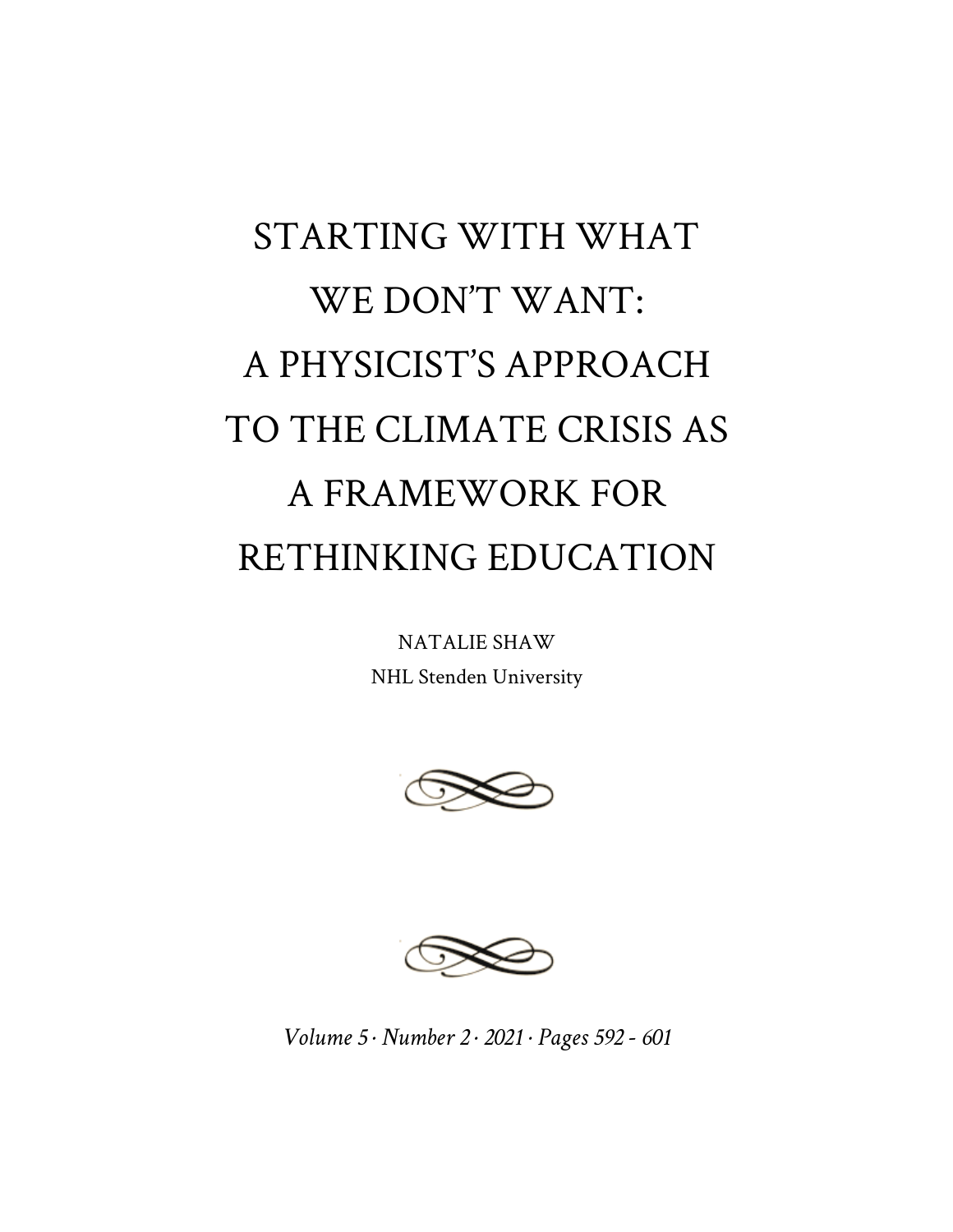he current situation at the heart of this special issue calls for action on all levels. We live in a world beholden to an economic principle that is presented as without alternative, yet that will ultimately cause the destruction of the very ground we stand on. T

Education is called upon to save us by producing a new generation of thinkers and solution-finders that will solve our current crises in the nick of time. Yet we as educators struggle to think beyond the confines of the neoliberal logic that currently governs education. Lack of innovation, enthusiasm, or commitment are attested to us, but such a focus is extremely limited. We are caught in a system of relentless testing mechanisms to measure 'best practice', and we'd do well to ensure that our students pass muster by teaching to the test. To window-dress this problematic status quo with a veneer of creativity, blog posts such as *The 20 best ideas to do \_\_\_\_\_\_\_\_\_ (insert freely!)*, the latest government scheme of work, or the newest programme for teaching Phonics crowd our inboxes and judgements. Vehement critics of the neoliberal system exist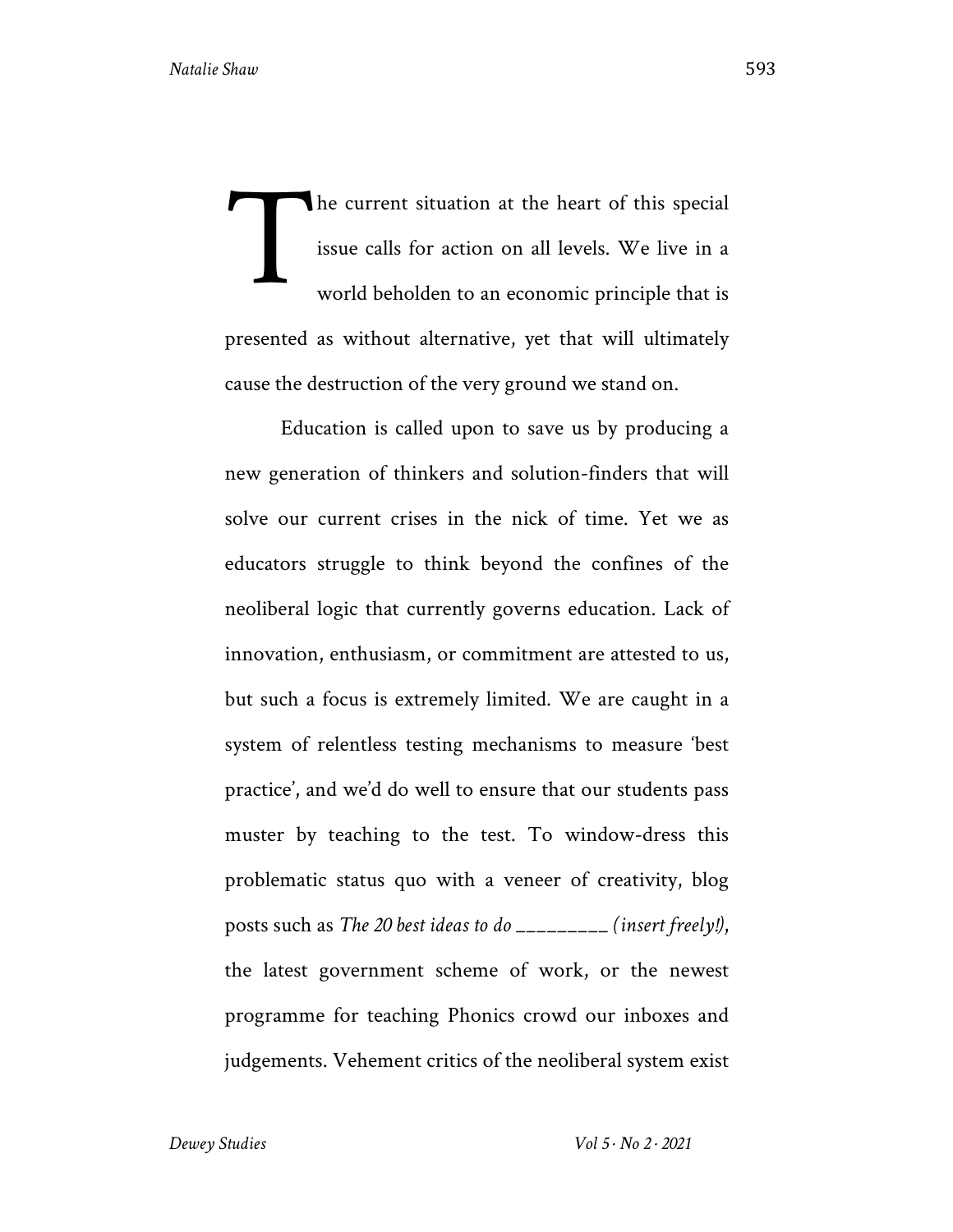(see for example Ball, 2016; Giroux, 2015; Zhao, 2020), yet struggle to break its global stranglehold.

#### **Education As It Stands Will Not Save Us. But What**

## **May?**

Reading a recent interview with Anders Levermann, professor for climate dynamics at Potsdam Institute for Climate Impact Research and a scholar at Columbia University, sparked my personal utopian vision for how to rethink education. As a physicist, Levermann studies climate change phenomena. In an interview with German weekly newspaper *DIE ZEIT* (Heuser 2021)*,* Levermann draws on a well-known principle of physics: clearly defining the borders of the system and then allowing the forces of innovation to most effectively navigate the resulting space. Levermann posits that stating a negative delineation clearly will make creative solutions possible, whilst maintaining the necessary boundaries inscribed in a fragile ecosystem threatened by disequilibrium.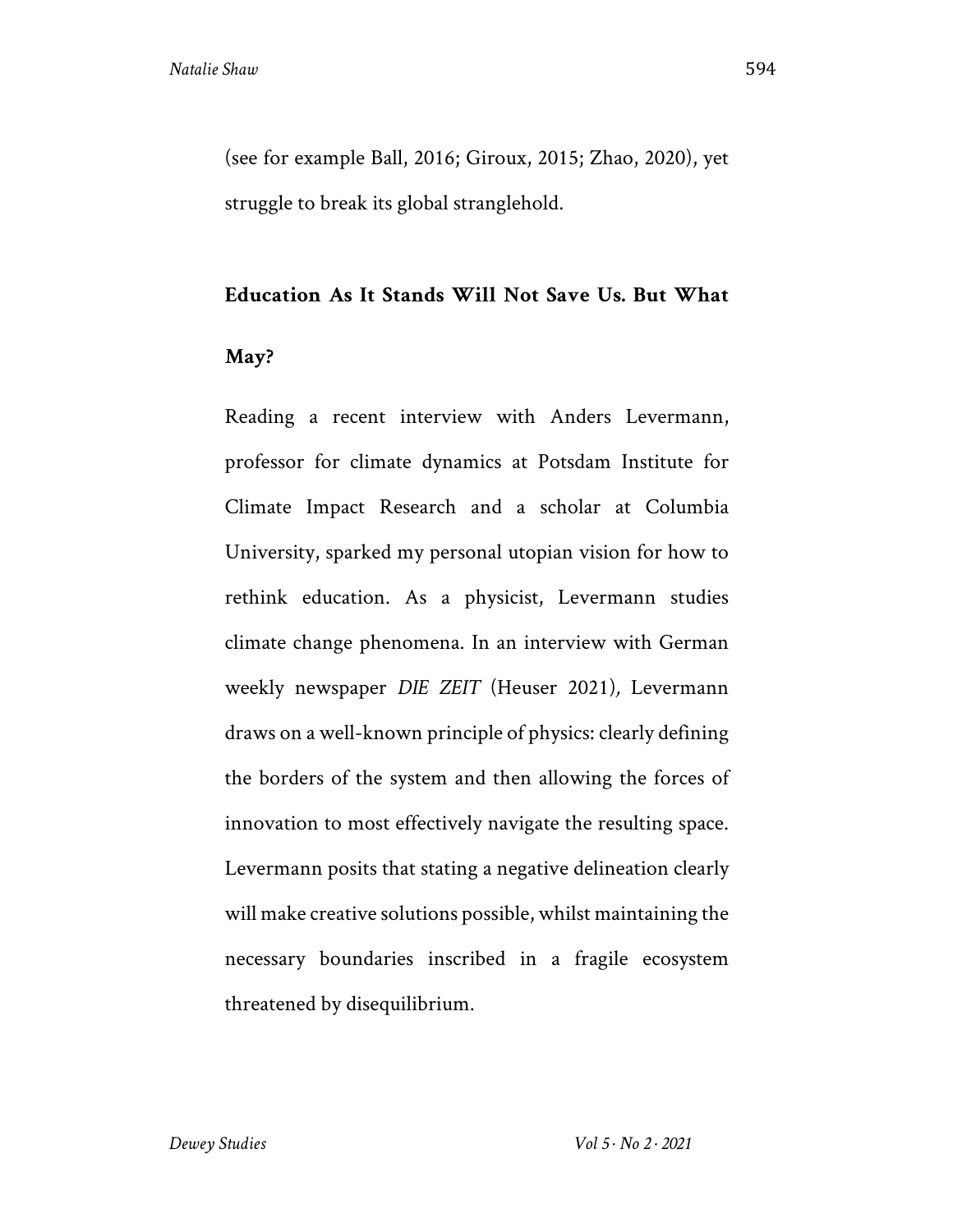Put very simply, Levermann's idea is this: let's name clearly what we reject, and allow educators worldwide the freedom to move in the space that is thus created. Let's not start with learning outcomes, performance targets, or projected results. Instead, let's state a negative delineation as follows:

> *We no longer want learners to experience an education that primarily focuses on rapid recall and mere reproduction of facts.*

Following Levermann's idea borrowed from the principle of physics, the way that this may be achieved should be left as open as possible to allow for innovation.

The innovation that Levermann indicates is not the kind touted by the forces of neoliberal school improvement. Pedagogical innovation that deserves its name does not force chronically overworked and underpaid teachers to hectically implement yet another short-lived scheme of work, curriculum revision, or pedagogical fad that was dreamt up in a boardroom.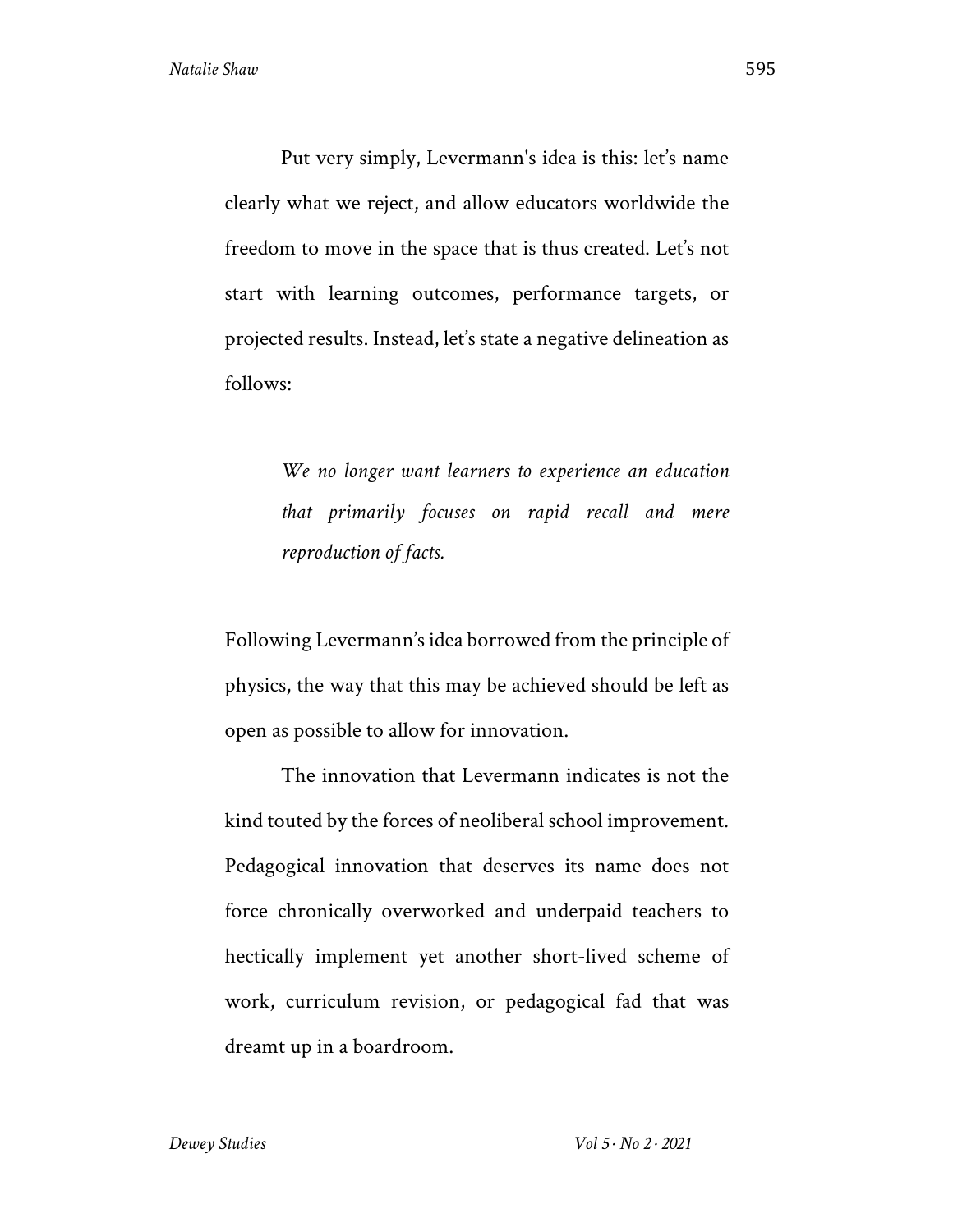Innovation means trusting teachers and their professional expertise. True innovation is rooted in educators' understandings of how best to support our learners in their given contexts. It leaves space for approaches that hold meaning and are motivating without resorting to the help of superficial reward systems that work as capitalism in a nutshell ('How many rewards is my behaviour worth? How can I increase my profit?').

#### **What Could Such innovation Look Like?**

Inviting a wide selection of educators and members of civil society to the table to reverse-engineer education by starting with what we wish to *avoid* may clarify our focus and simplify the process. Jay McTighe has recently updated the original approach of understanding by design with a volume that takes account of linguistic diversity and inclusive classrooms (Heineke and McTighe 2018). Such a wide-angle lens is needed for an open discussion about the kind of education that is clear on what it *rejects* yet is open to various permutations of what it *may aspire to*.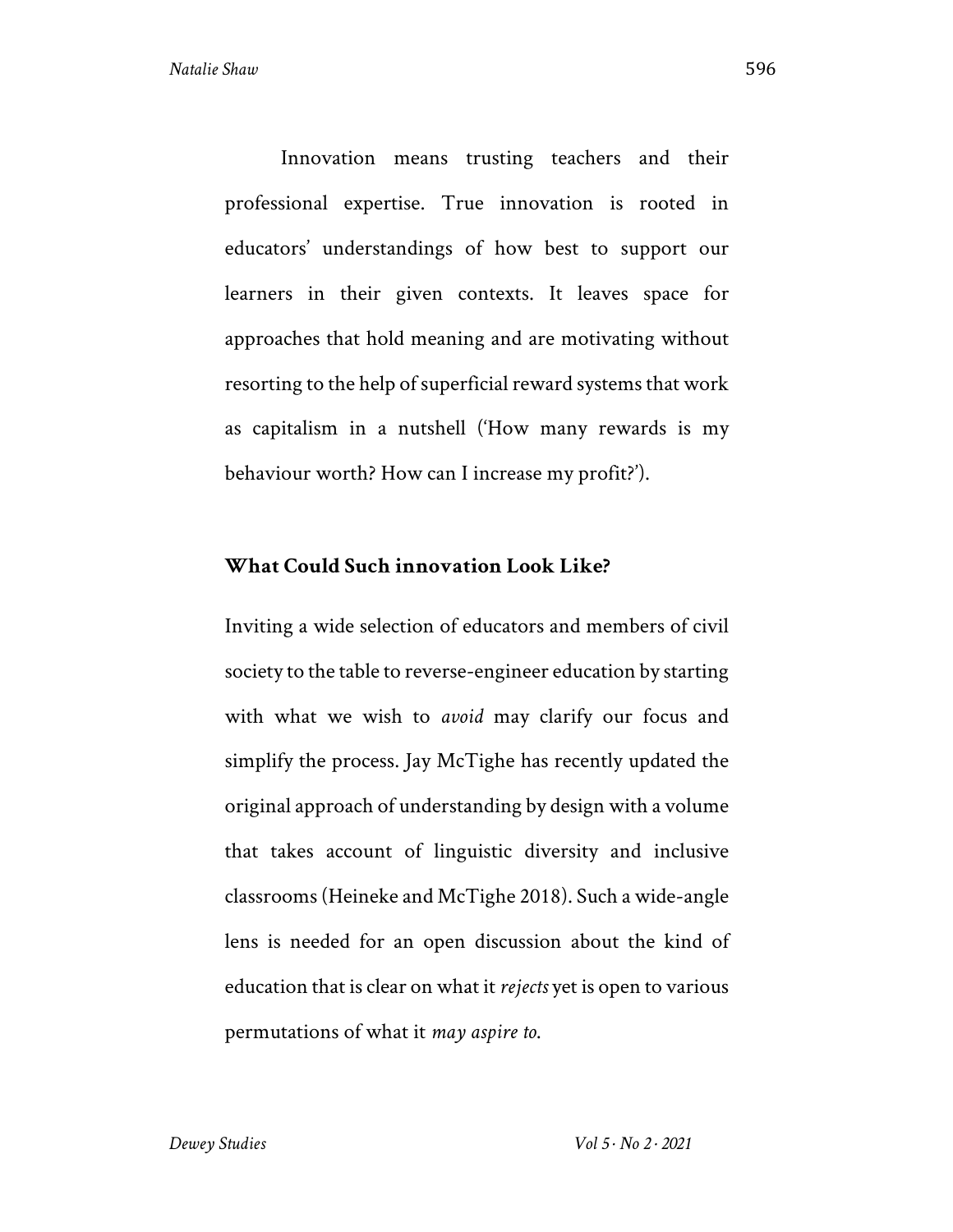Simultaneously, we could advance the existing critical discussion about the evident limits of measuring 'good practice'. How can we truly aspire to quantify and statistically compare the benefits of a globally diverse educational practice that is locally rooted and responsive to specific learner contexts? Rather than obsessing about league table ratings, we may learn to recognise, value, and celebrate approaches everywhere – not with the impetus of producing the next handy list of 20 best educational hacks, but in true appreciation of the fact that meaningful education is anchored in time and place.

And while we are at it, why not rethink the concept of school itself? The origins of schools and schooling lie in an organisational necessity of industrial times. For all the proclaimed innovation that has taken place, the core idea has changed remarkably little: We foster knowledge in the confines of a building - or outdoors, following the growing body of outdoor education initiatives. Many of us still buy into the traditional concept of providing examples which students should follow. Naturally, we as educators do well adhering to this model in a world that rewards those of us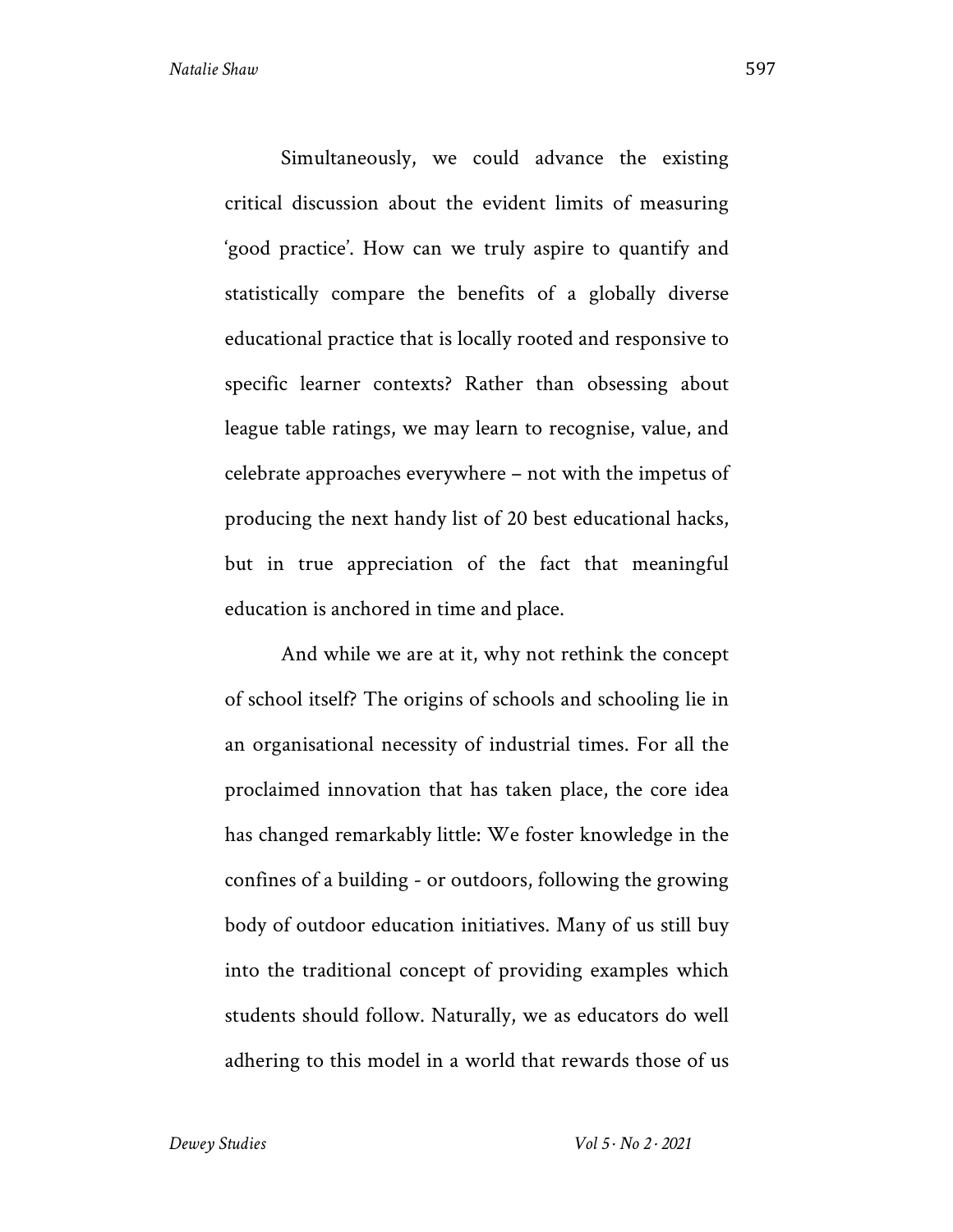whose students score highest. Yet teachers caught in traditional conceptions of school, schooling, and their own role within this system are rendered powerless. Educators whose agency is put in a neoliberal straitjacket literally don't have their hands free to foster the growth of the innovators and problem-solvers that we so badly need.

The reason that we are persistently unable to conceptualize education as radically different from its current status quo is not so much that we educators enjoy glancing permanently at our own feet. Rather, there are powerful forces that attract our downward gaze and that rightly fear the moment that education emancipates itself from being a self-reproducing system of neoliberal values. An enforced obsession with outcomes, quality standards, and the next ranking of basic skills mastery has us fearfully scanning the ground at our feet, aware of the fraught and disenfranchised state of education globally yet rendered unable to lift our gaze to take in the full picture.

Using Levermann's suggestion as an impetus, I would like to suggest calling on our profession to determinedly erase the lines in the sand that have kept our gaze fixated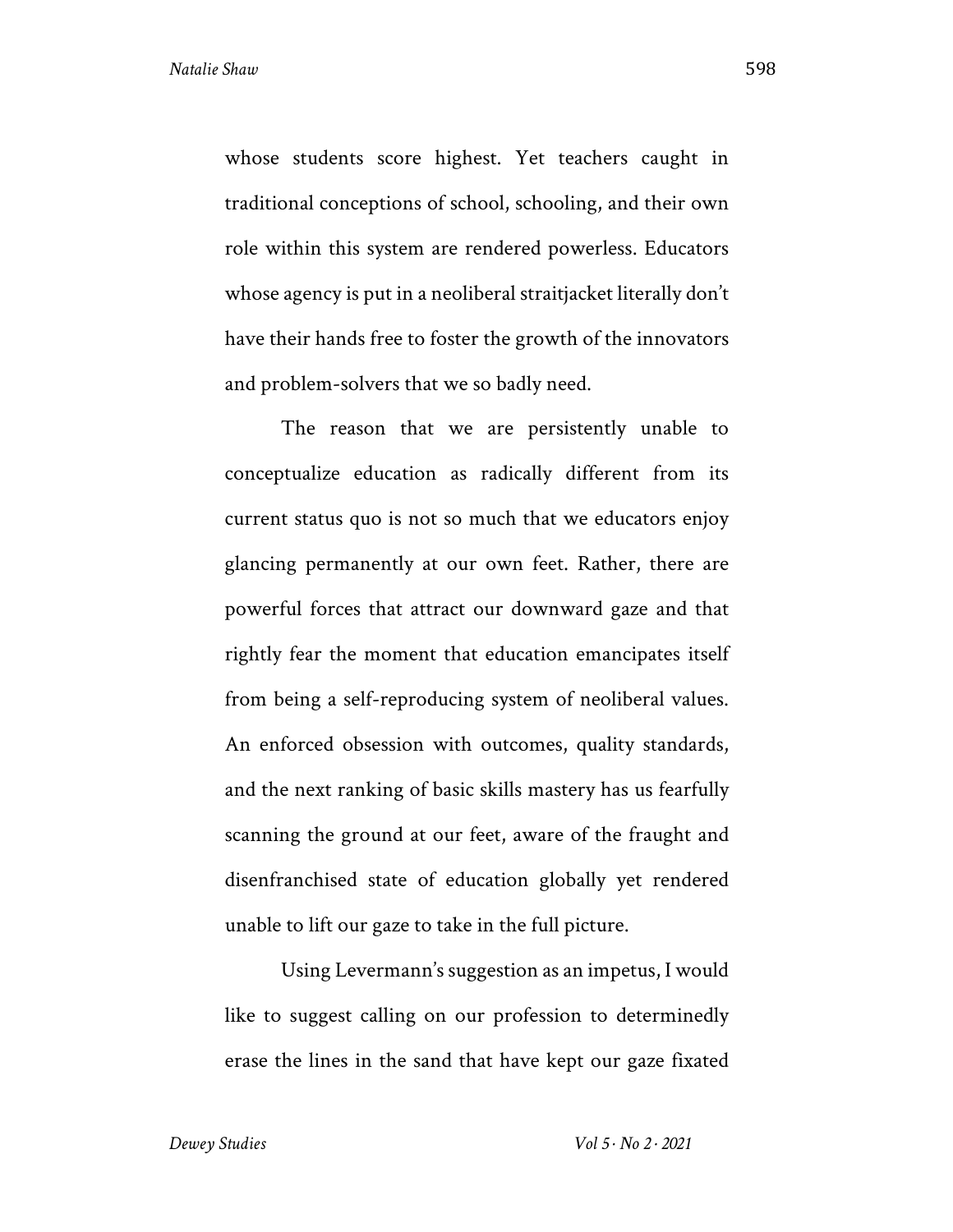downward for too long. Let us add urgency to our rethinking by loudly voicing the ugly truth we all know: education as it currently stands will not save us. Education as it currently stands reproduces what we already know, rewards privilege, and is undemocratic.

Let us boldly define what kind of education we no longer want. Let us identify clearly whose agenda is served by teaching to the test, the league table, and the outcome ranking. Let us trust in the ingenuity and creativity of a world community of educators and civil society that can find many paths to success whilst avoiding the one thing: an education we no longer want, nor have any need for.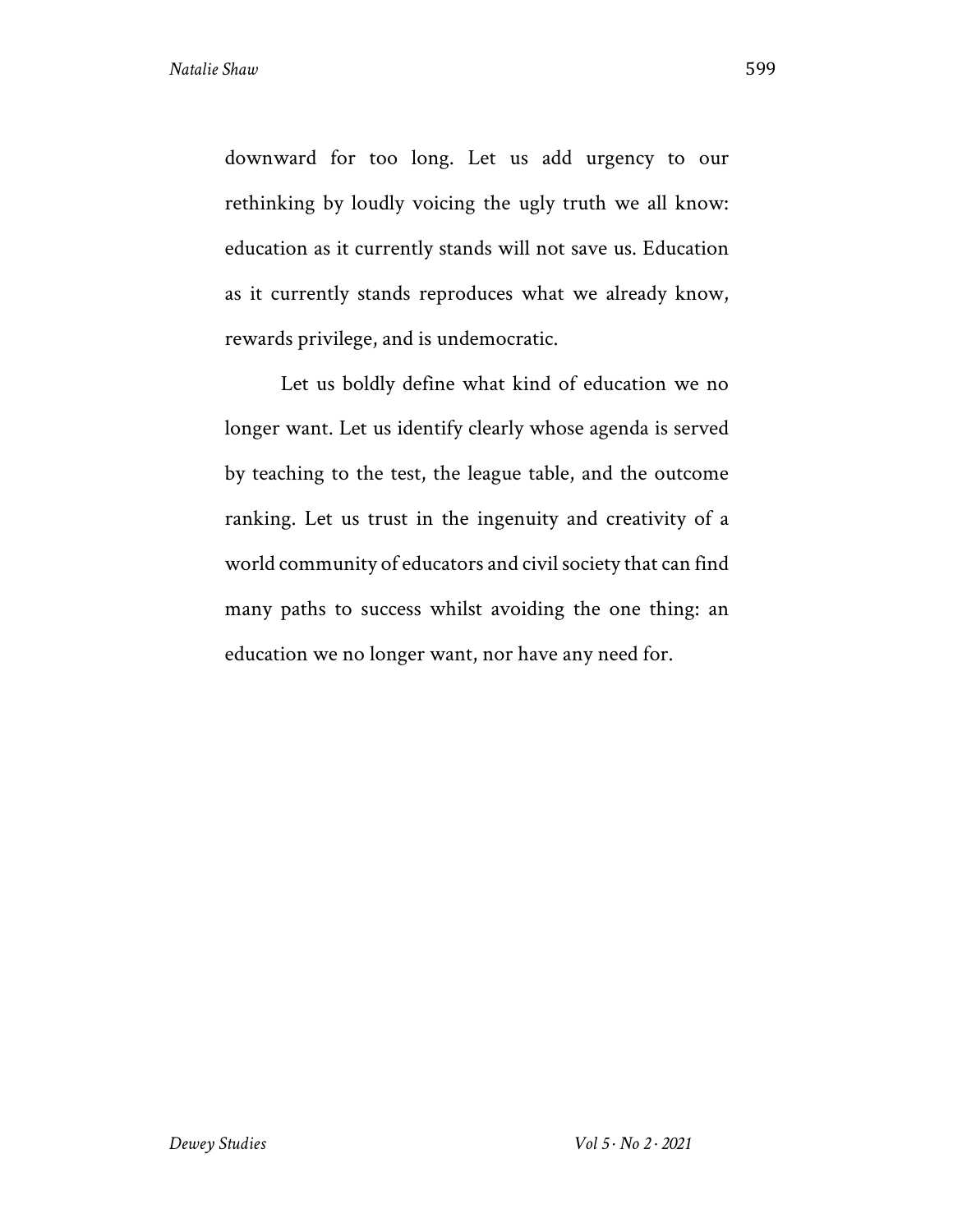## **References**

Ball, Stephen. 2016. "Neoliberal Education? Confronting the Slouching Beast." *Policy Futures in Education*: 1046-1059.

Giroux, Henry Armand. 2015. "Neoliberalism's War against Higher Education and the Role of Public Intellectuals." *Revista Interdisciplinaria de Filosofía y Psicología*: 5-16.

Heineke, Amy, and Jay McTighe. 2018. *Understanding by Design in the Culturally and Linguistically Diverse Classroom.* Alexandria, VA: ASCD.

Heuser, Uwe Jean. 2021. "'Begrenzen, was wir nicht mehr wollen'". *DIE ZEIT*, June 16, 2021. https://www.zeit.de/2021/25/anders-levermannklimaforschung-klimakrise-oekowende-pik.